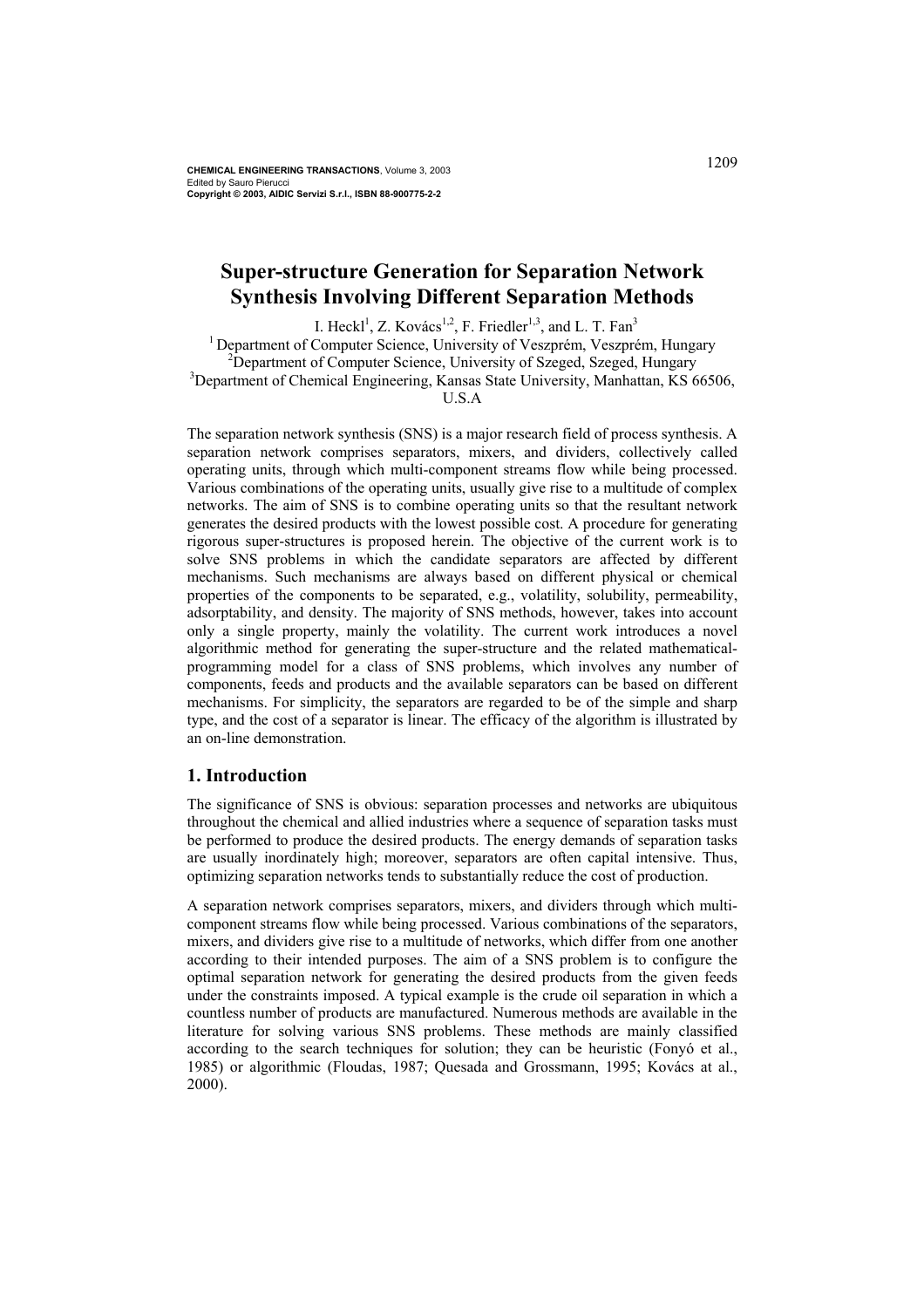The objective of the current work is to establish a procedure for generating rigorous super-structures, which are required to solve SNS problems involving various types of candidate separators that perform separations effected by different mechanisms. Such mechanisms are naturally based on different physical or chemical properties of components in the mixture to be separated, e.g., volatility, solubility, permeability, absorptability and density. Specifically, the current contribution introduces a novel algorithmic method for generating the super-structure and the concomitant mathematical-programming model for a class of SNS problems, which can be stated as follows: Determine the cost-optimal separation network for transforming the compositions of n-component feed streams to obtain 2 or more n-component product streams with a given set of simple and sharp separators based on separation methods effected by different mechanisms. The separators' costs are regarded as linear functions of the respective feed rates without additive constant parameters.

#### **2. Features of Separation Networks**

A separation network can be characterized by several key features. Some are the attributes of mixtures, i.e., streams, and their components to be separated, and others pertain to the devices performing the separation in the network.

The first feature of a separation network is the component order. A separation is always carried out by exploiting the difference in the magnitude of one of the properties of the components in the streams of mixtures, which are to be separated. The components in the streams and their amounts are usually ordered according to the property on which the separation is based. Situations often arise in which the separation of a stream can be carried out with various separators, based on separation methods effected by different mechanisms. This necessitates the decision as to which mechanism will be the base of the component order. Separation induced by the difference in volatility has long been ubiquitous in practice. Nevertheless, the implementation of methods of separation induced by the differences in other properties has been steadily gaining popularity in recent years: these methods are potentially capable of leading to substantially energy saving and profound simplification in designing separation networks. The second feature of a separation network is the properties of a separator. A simple and sharp separator partitions the components in the input stream into two output streams so that each component appears only in one of the output streams. Naturally, n components in the feed stream may give rise to (n-l) separations using one separation method.

Suppose that k varieties of properties can be identified in an n-component system, which can be exploited to affect the separation. This leads to a maximum of k (n-l) separations. Each separator can be described by the sets of components which can appear at the inlet, top and bottom product of the separator. If the separation between components not adjacent to each other is possible, additional separators can be incorporated into the system. Apparently, little has been done in this regard. In the current work, the cost of a separator is given as a linear function of its mass load without an additive constant parameter. There are other operating units besides the separators in a separation network namely the mixers and dividers. Their properties are important characteristics of the network as well. These devices are for routing streams; their costs are regarded negligible herein. A mixer blends two or more input streams, thereby increasing the amounts of the components in the resultant stream. A divider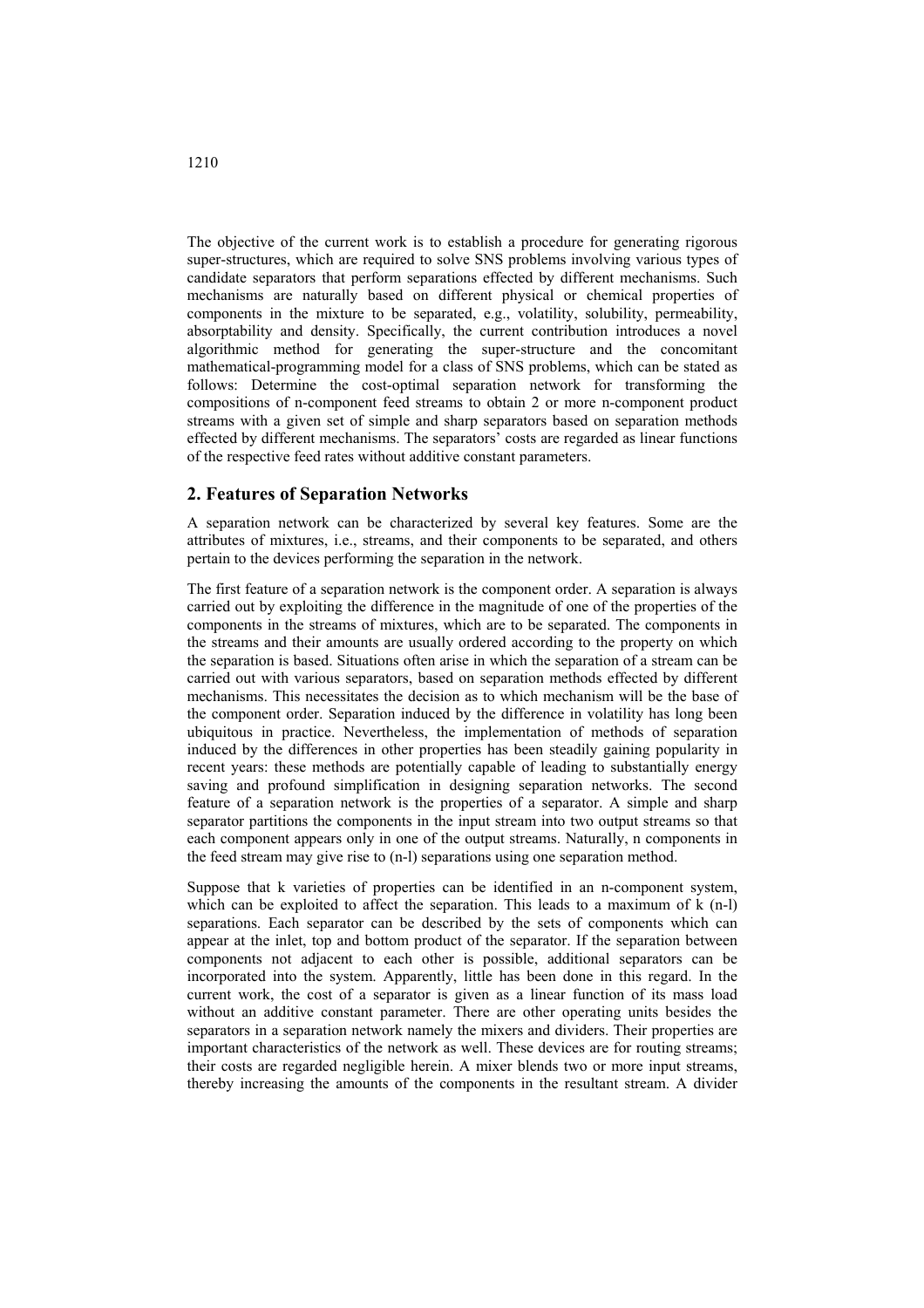physically or mechanically splits one input stream. Thus, the component ratios in all the resultant output streams remain identical to those of the input stream.

## **3. Generation of the Super-structure**

The algorithmic solution of any SNS problem involves the following major steps; the construction of the network's structural model, the generation of the linear or nonlinear mathematical-programming model, and the solution of this model. Thus, if the mathematical model is based on an inadequate structural model, it would be uncertain that the optimal solution of the original problem could be obtained.

The structural characteristics of the class of the SNS problems must be analyzed at the outset to ascertain that the super-structure for this class of problems. The following defines the important structural property of the optimal networks pertinent to the generation of the rigorous super-structure of the current SNS problem (Kovács et al., 2000).

Property 1: Each instance of a class of SNS problems of interest gives rise to an acyclic optimal network in which mixers are attached only to the output streams.

The proof for this statement does not demand that the separators be based only on a single separation method. Its significance is that it fixes the positions of the mixers in the rigorous super-structure, thereby greatly reducing the number of configurations to be explored. The super-structure can be generated by adapting the method proposed by Kovács et al. (2000). In step 1, one divider is created for each feed-stream and each divider is linked to the corresponding feed-stream, and in step 2, one mixer is created for each product-stream and each mixer is linked to the corresponding product-stream. Step 3 creates a separator for each possible cut and a bypass to each mixer created in step 2, both of which are connected to a divider created in step 1. Step 4 generates a divider for each of the outputs from the separators created in step 3. Hereafter, steps 3 and 4 are iterated, repeatedly until the complete super-structure is generated. It is worth noting that creating of a bypass between an output of any divider and a mixer is possible only when every component in the former appears in the product-stream from the latter.

Whenever a group of plausible separators is linked to a divider, it is plausible that the group comprises various separators based on different separation methods yielding the same outputs from a given input. Then, only the least-cost separator within the group is connected to the divider. This situation is impossible when all the separators involved are based on a single separation method.

The method for generating the super-structure proposed herein takes into account every structure for which property 1 holds. Consequently, it ensures that the solution of the resultant mathematical model belonging to the super-structure gives rise to the global optimum. Notice that the size of the super-structure is magnified progressively with the increase in the number of components and with the increase in the number of separator types; nevertheless, the simplicity of the resulting mathematical model is hardly unaffected.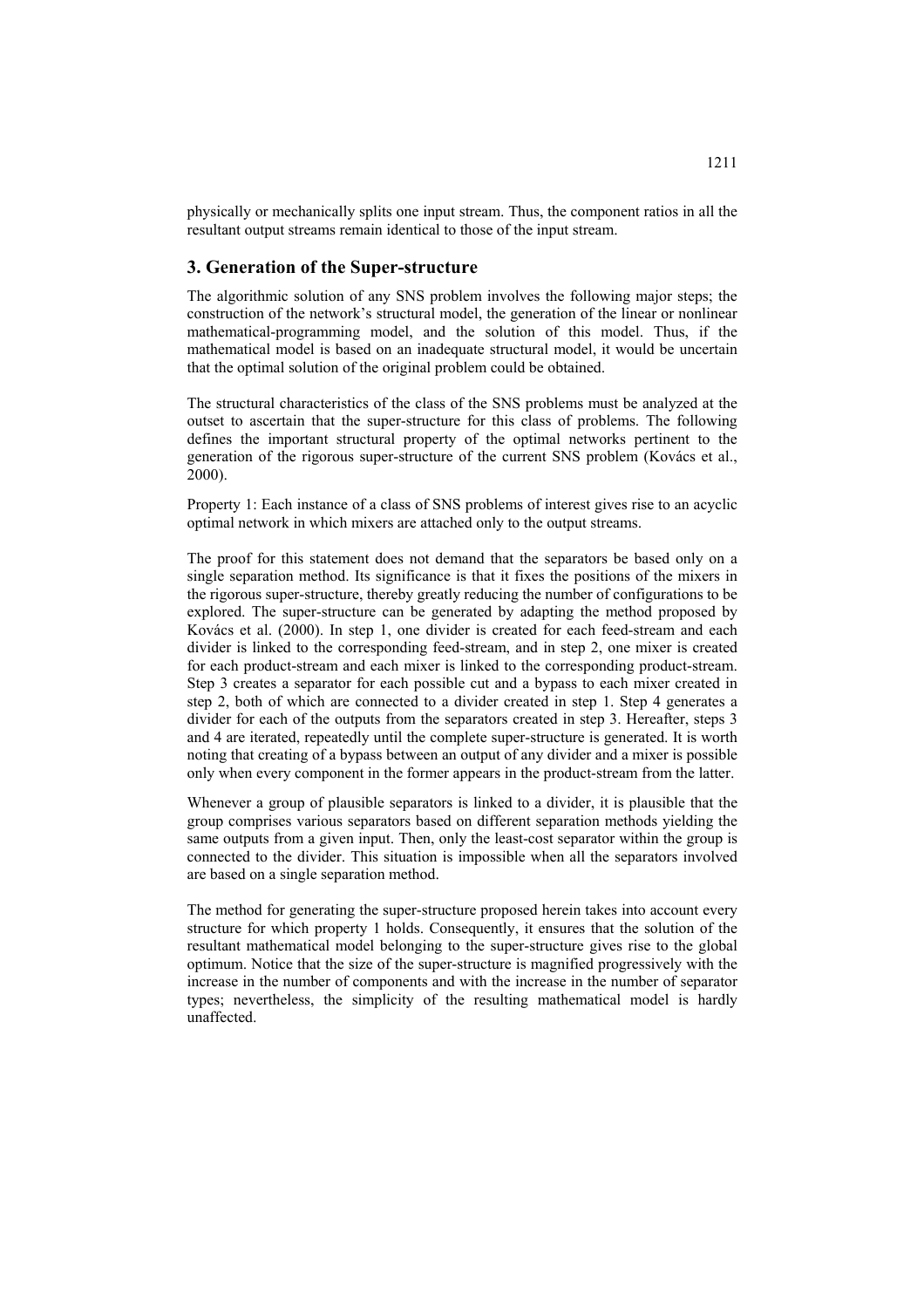## **4. Mathematical Model**

The proposed mathematical-programming model remains linear as long as the cost function is defined to be linear, which is of immense practical significance: Any of the previously known models remains nonlinear even if the cost function is defined to be linear. On one hand formulating the mathematical model in terms of the compositions and total flow rates introduces non-convex terms in mass-balance equations (Quesada and Grossmann, 1995). On the other hand, formulating the mathematical model in terms of the component flow rates and splitting ratios renders the governing equations of the dividers non-convex (Floudas, 1987). In the current model, variable  $x_{ij}$  represents the fraction of the rate of the feed stream in output *j* from divider *i*; therefore, this variable can be conveniently termed, "feed-allocation ratio," in analogy to the conventionally defined splitting ratio.

The objective, or overall cost, function is the weighted sum of the flow rates of the separators, where the weights are the overall cost coefficients comprising both the degree of difficulty of separation and the cost coefficient of the separators. There are non-negativity constraints for the feed-allocation ratios, material balances for the dividers, material balances for mixers, which make them possible to meet the product specifications. The structural properties of the super-structure are incorporated in the model. It is worth noting that the resultant mathematical model is totally linear; this can be attributed to the fact that the model is defined in terms of the feed-allocation ratios. Any linear programming model can be readily solved even if it contains an exceedingly large number of variables. If the cost of a separation is not linear with an additive constant, then property 1 no longer holds, and thus, the proposed method is inapplicable.

After the solution of the mathematical model we examine if two or more separation devices of the same kind in the optimal structure can be merged. Merging of such separators does not affect the structure's cost because of the linearity of the cost function as defined by the model.

### **5. Example**

Given two seven-component streams from which four multi-component product streams are to be produced. Noted in Figure 1 are the amounts of the components in the feed and product streams. The separation can be carried out by resorting to two separation methods, extraction and distillation. Table 1 lists the component order for each separation method and the cost of separation between the components by each method.

The super-structure, the mathematical model, and the optimal structure (Figure 1) of the example have been generated in 24s on a PC (AMD-XP 2000+) according to the proposed algorithm. The super-structure contains 6,348 separators and 12,698 dividers. The mathematical model generated from the super-structure contains 12,726 constraints and 57,140 variables. The corresponding cost of the optimal separation network is 261.074; in contrast, the cost of the optimal network comprising only the separators based on distillation is 442.13, and that comprising only the separators based on extraction is 358.529.

#### 1212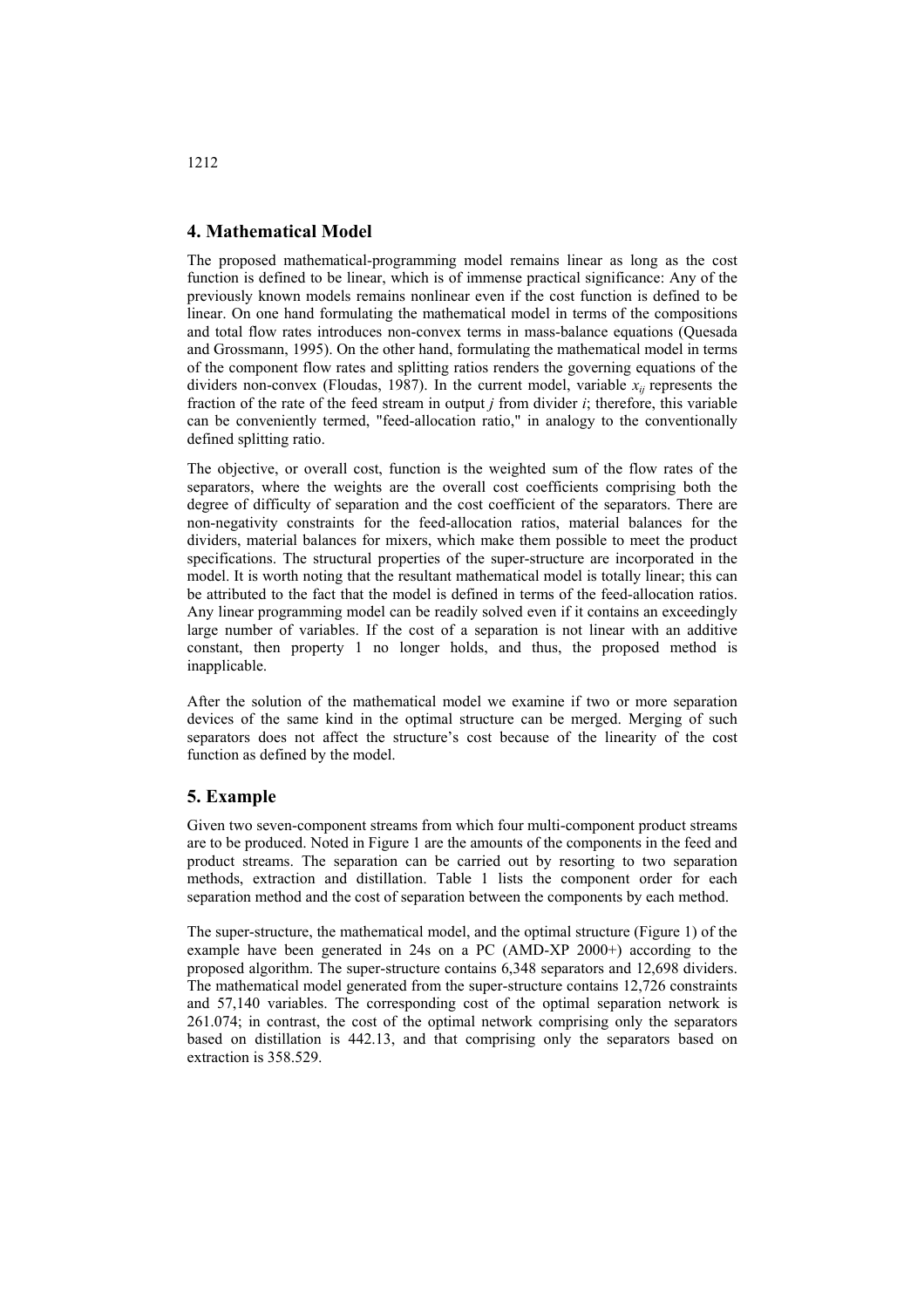Table 1. Component orders and separator costs for the example

| Distillation    |      |      |      |   |      |   |      |      |   |      |  |      |
|-----------------|------|------|------|---|------|---|------|------|---|------|--|------|
| Component Order | A    |      | B    |   |      | D |      | E    |   | F    |  | G    |
| Separators      | Sa12 | Sa23 |      |   | Sa34 |   |      | Sa45 |   | Sa56 |  | Sa67 |
| Costs           | 1.5  | 3    |      |   | 2    |   | 2.5  |      |   |      |  |      |
|                 |      |      |      |   |      |   |      |      |   |      |  |      |
| Extraction      |      |      |      |   |      |   |      |      |   |      |  |      |
| Component Order | D    |      | F    | C |      | A |      |      | G | в    |  | Е    |
| Separators      | Sb12 |      | Sb23 |   | Sb34 |   | Sb45 |      |   | Sb56 |  | Sb67 |

## **6. Concluding Remarks**

A systematic procedure is proposed constructing the super-structure for a novel class of separation-network synthesis problems involving various types of separators based on different separation methods. The efficacy of the proposed method is amply demonstrated with an example.

## **References**

- Floudas, C. A., 1987, Separation synthesis of multicomponent feed streams into Multicomponent product streams, American Institute of Chemical Engineering Journal, *33*, 540-550.
- Fonyó, Z., I. Mészáros, E. Rév and M. Kaszás, 1985, Pinch Oriented Synthesis Strategy for Multicomponent Separation Systems with Energy Integration, Hung. J. Ind. Chem., *13*, 121-134.
- King, J. C., 1980, Separation Processes, McGraw-Hill, pp. 729-730.
- Kovács, Z., Z. Ercsey, F. Friedler and L. T. Fan, 2000, Separation-Network Synthesis: Global Optimum through Rigorous Super-Structure, Computers Chem. Engng., *24*, 1881-1900.
- Quesada, I. and I. E. Grossmann, 1995, Global Optimization of Bilinear Process Networks with Multicomponent Flows, Computers Chem. Engng., *19*, 1219-12.